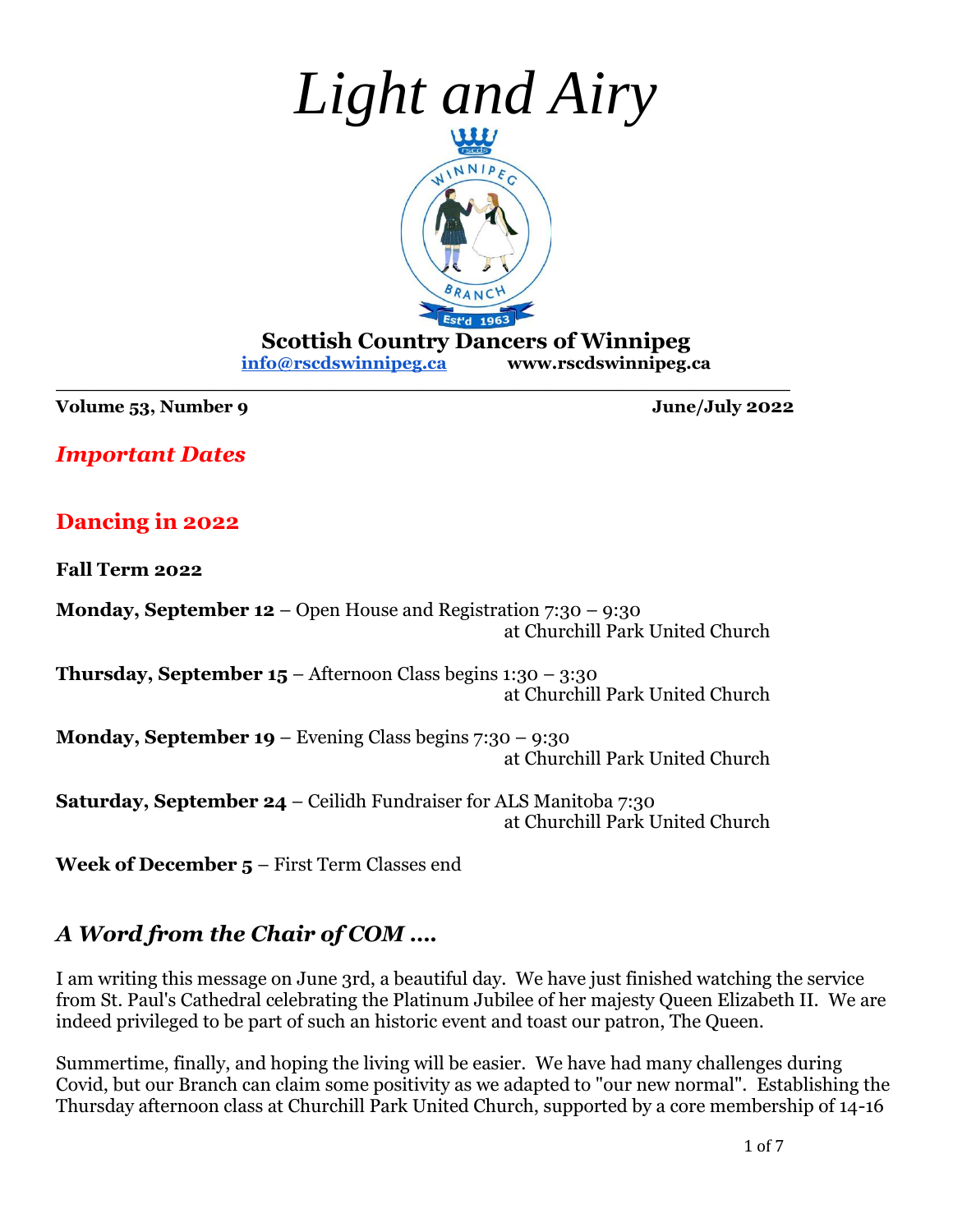happily meeting for two hours to dance and more importantly, to reconnect and socialize. Our last class on May 19th was complete with a wee party of chocolate bars and juice boxes with Maureen Burnham ensuring that the event was captured for posterity with photographs taken of the group, complete with masks.

Another positive was our AGM on May 18th. How odd it was approving minutes from our last AGM May, 2019. Attendance (50% of our membership) was encouraging and it was good to see so many folks for the first time in a long time. Discussions focused on plans relative to the future of Branch class structure (including an evening class) and activities. The election of Lynn McClure, Vice-Chair and Ellen Graham (and Donald) as Assistant Social Secretary are welcome additions to the existing COM, Sharyl, Sharron, Doug, Barb, Joyce, Joan, Cheryl, and Sheila. We held our first meeting on June 1st and are well on our way in planning for the fall.

Winnipeg Branch will celebrate our 60th Anniversary in April 2023. Co-Chairs Jane Nattress and Gerri Stemler presented their report to the AGM regarding the Anniversary Committee plans thus far. Refreshments served at the end of the meeting.

The third positive is the fact that Winnipeg Branch was chosen to take part in the dance selection for the Society's Dance Book 2023. Good support was received for the first evening and we look forward to the next two sessions.

I would like to say thank you to the membership for your support over the last two years. Wishing you all a wonderful summer, safe travels, or enjoying another "staycation" in beautiful Manitoba. Stay well, and we look forward to seeing everyone back in September.

Shirley Tinsley

### *Have you heard?*

### **RSCDS Winnipeg Branch AGM – May 18**

Report

The meeting was called to order by the Chair, Don Johnson @ 7:30 pm. There were 24 members present.

Committee reports were received and approved. There was a discussion regarding outdated music equipment and if no longer needed to look at possible removal. Light & Airy newsletters are currently mailed to 3 members who do not use internet access.

Special Committee reports were received from Workshop 2023, Scottish Heritage, nomination, and teacher selection committees.

Planning the celebration of the 60<sup>th</sup> Branch and 50<sup>th</sup> Workshop Anniversaries is underway. Teachers are confirmed – Jim Stott from Scotland and Linda Henderson from California. Musicians are also booked – Mary Ross (Victoria, BC), Jeanette Polson (Vancouver Island), and Ron Krug (Winnipeg). There was a report by the vice-chair giving the latest information from St. Paul's Anglican Church on availability of the facility for dancing in the fall. After some discussion, a recommendation was made to COM that the Churchill Park United Church be booked for Thursday afternoons and Monday evenings starting in September.

The slate of officers for the Committee of Management was presented, no nominations were received from the floor, so the slate was approved.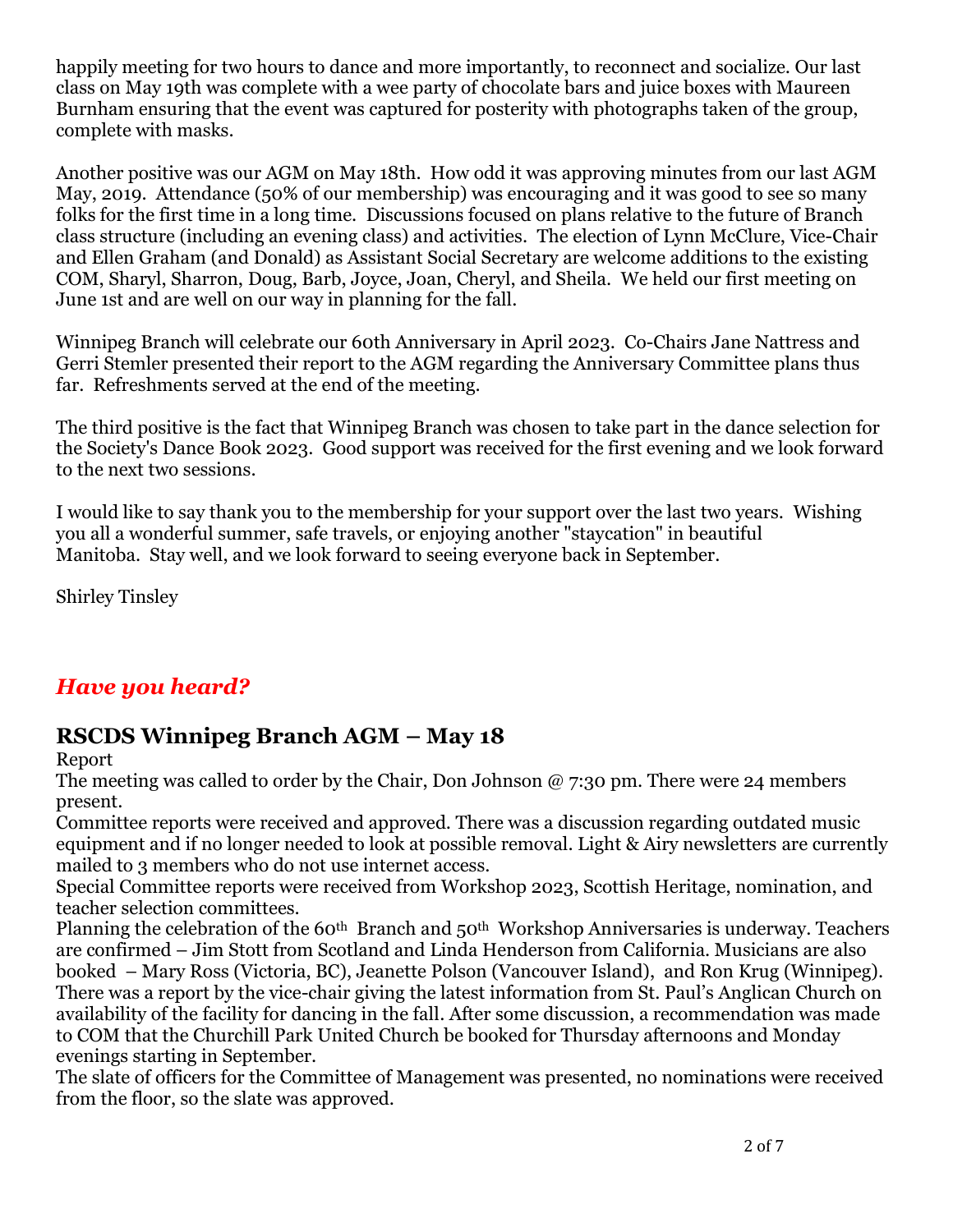Several possibilities were suggested by Publicity chair to raise RSCDS profile and hopefully reach out to new folks to join dancing.

#### *Committee of Management 2022/23*

| <b>Chair:</b>                | <b>Shirley Tinsley</b> | 204-256-3835   |
|------------------------------|------------------------|----------------|
| <b>Vice-Chair:</b>           | Lynn McClure           | 204-489-7712   |
| <b>Secretary:</b>            | Sharyl Eaglesham       | 204-888-6662   |
| <b>Treasurer:</b>            | <b>Sharron Bettess</b> | 204-256-2248   |
| <b>Social Secretary</b>      | Barbara Lambert        | 204-256-8738   |
| <b>Asst. Soc. Secretary:</b> | Ellen Graham           | 1-204-744-2857 |
| <b>Publicity:</b>            | Joyce Cormack          | 204-224-2291   |
| <b>Membership:</b>           | Doug Durnin            | 204-253-4213   |
| Library:                     | Joan Curle             | 204-254-6697   |
| <b>Light &amp; Airy:</b>     | Doug Durnin            | 204-253-4213   |
| <b>Teacher's Rep:</b>        | Cheryl Durnin          | 204-253-4213   |
| Webmaster:                   | <b>Sheila Careless</b> | 204-233-8808   |
|                              |                        |                |

### *From the Classes ...*

### *Trialing of dances*

On three Mondays in June our branch dancers had the opportunity to be together dancing to trial dance submissions for Book 53 that headquarters will be publishing in 2023.

It was great to be dancing together once again and was enjoyed by all who attended, usually 2-3 sets. Thanks to all of you for your evaluations and comments which I will forward to headquarters for their final decision. Maybe we will see one of the dances we enjoyed in the new book.

Cheryl Durnin

### **Thursday Afternoon**

class in September.

The Thursday afternoon class at Churchill Park United Church has been a very successful venture. We averaged about 14 people each week. Peter McClure and Sharyl Eaglesham shared the teaching duties. The last two weeks were dedicated to re-visiting dances suggested as ones the class found particularly enjoyable. It is so wonderful to be dancing again. We look forward to continuing this afternoon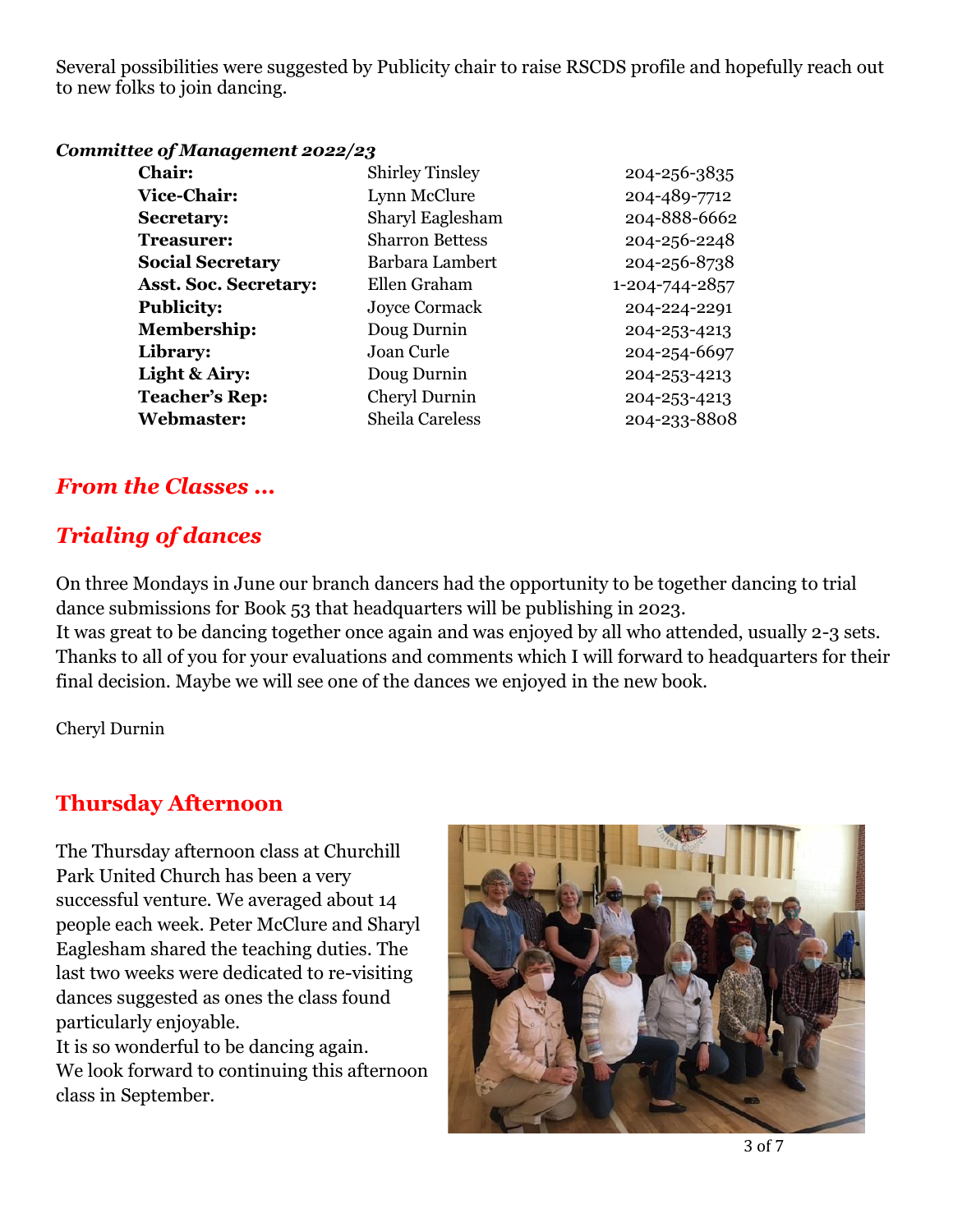### *2023 Workshop*

The workshop committee is looking forward to planning this celebration of the 60<sup>th</sup> Branch and 50<sup>th</sup> Workshop Anniversaries. A hotel venue has been booked for April 21 – 23, 2023.

Teachers are confirmed – Jim Stott, Scotland and Linda Henderson, California.

Musicians: Mary Ross – Victoria, BC, Jeanette Polson (Vancouver Island), and Ron Krug – Winnipeg. The committee is looking to the current membership for their support in making this another successful Winnipeg event.



## Victoria Inn, Winnipeg MB **Teachers: Linda Henderson & Jim Stott**

# **Musicians: Mary Ross, Janette Polson** & Ron Krug

We would love to see you in Winnipeg! Get a group of friends and travel together.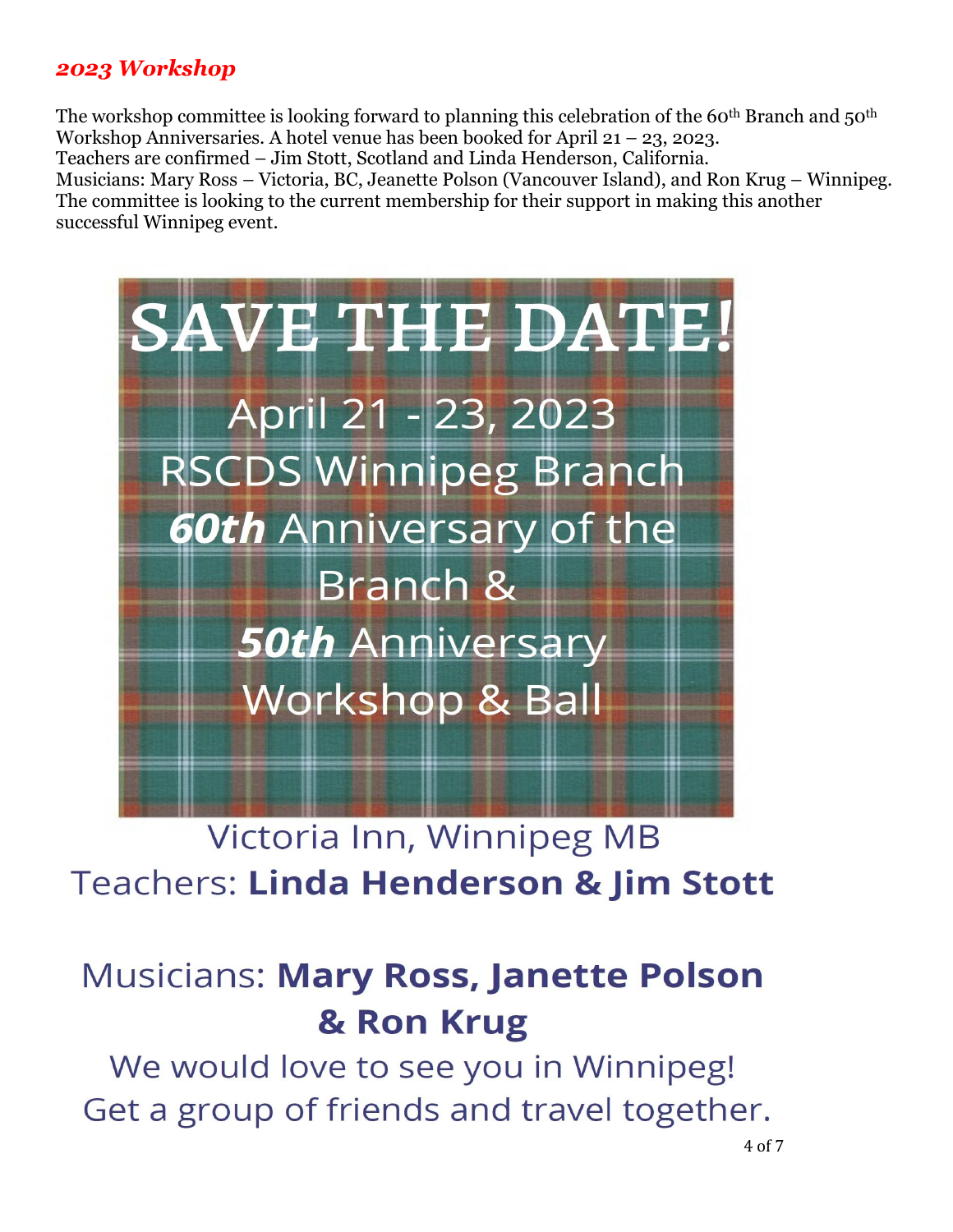### *From the Library …*

Materials from TACBooks and TACSound can be ordered and shipped to TAC for pick up in Calgary at the end of July. You can browse their stock online to see what is new. Cheryl has offered to pick up the materials at TAC and bring them home with her, thereby saving shipping charges. Branch members get a discount when ordering through the library.

If you don't want to pay full price for CD's there will be many donated CD's available at the library table at our first social at discounted prices. I plan to send out a list of what's available beforehand. We will also have a few new CD's available for purchase.

We also have had a large number of records with Scottish music donated recently. A list of available titles will be coming. These might be a good source of music that may no longer be available. A list might be better to have on hand than having to bring all the records.

Good news! I have decided to donate my copy of So You Want to Wear the Kilt ! It was given to me by Christine Wallace. The branch copy disappeared as did the copy owned by the cultural room of the Scottish Pavilion so it must be a popular title.

Beside the library table, the Nearly New table will showcase a lovely selection of Scottish brooches donated from Berna Cleghorn's family at the first social. There is also a collection of plaid skirts hanging in my garage. Unfortunately I don't know the names of many of the tartans. Skirts do sell well if the kilt name has a connection to your family and if fit and colour are to your liking. The skirts can also be used to provide material for a sash. I can give you advice on width and length of a finished sash. Prices of kilt skirts have stayed the same: \$15 for short or knee length and \$20 for long.

Have a wonderful summer. Joan Curle Librarian

### *FOLKLORAMA*

### **Volunteers Needed !!!**

After 2 years of being under lockdown, there will be a Scottish Pavilion at Folklorama this year from July 31 to August 6, at the Caboto Centre on Wilkes Avenue, and our Branch will be hosting a display table.

Our membership has declined and Folklorama is an important venue for attracting new members. We need the support of our members to help us staff this display table and to share information about our wonderful activity with the public.

If you are able to help, please contact Joyce Cormack at [rljrcormack@gmail.com](mailto:rljrcormack@gmail.com) or phone 204-224- 2291 indicating which day(s) are best for you, and a schedule will be developed.

Joyce Cormack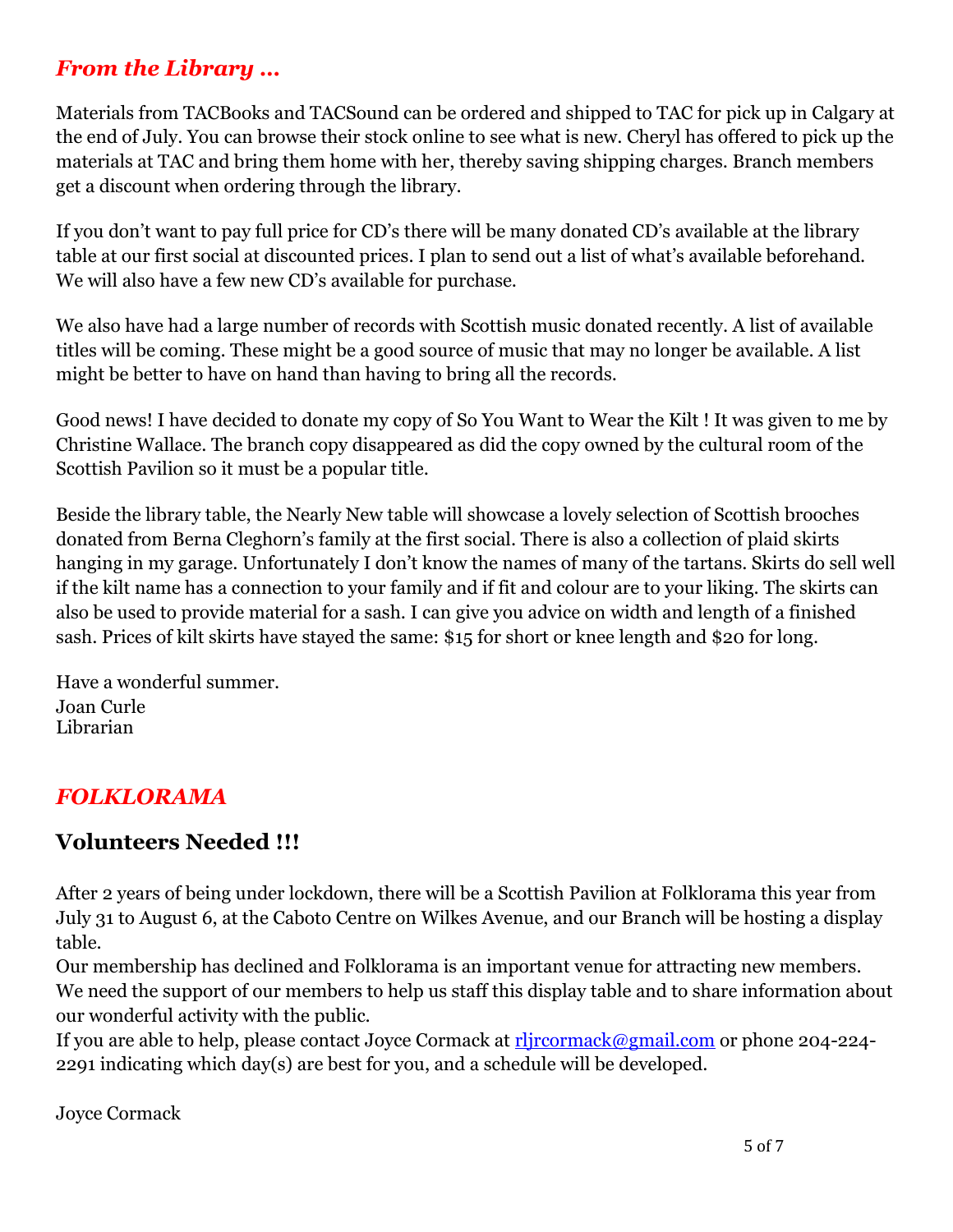### Grace Notes - **Heather Ferguson**

We say goodbye to Heather Ferguson, a long time dedicated member of our branch who passed away in May.

Heather was very active supporting the Winnipeg RSCDS branch and the Scottish community in Winnipeg. She had been the branch social rep, workshop registrar, and member of the branch demonstration team under Christine Wallace.

As the long-time co-ordinator of the cultural display room at the Scottish pavilion Heather worked long hours to make sure there were many interesting displays and activities. While a member of the Scottish Heritage Council, Heather applied to have Winnipeg embroiderers of varying skill levels take part in embroidering squares for the Scottish Diaspora Tapestry designed to show communities' connections to Scotland from the perspective of explorers and emigrants. Heather later arranged to have the finished 305 squares from 34 countries brought into Winnipeg in 2016 for display in the front foyer of the Manitoba Legislative building on their tour of North America. Heather also arranged for branch members to take part in The Big Bike fundraiser for Heart and Stroke which required thirty riders and on several occasions organized the Great Canadian Kilt Skate.

She was the proud mother of a highland dancer and had accompanied her daughter several times to the world highland dancing championships in Dunoon. She was always ready to offer her Scotch eggs or other baking for a social or an event.

Comments from branch members included dedicated and hard working and she was a truly nice person with a wicked sense of humor.

Heather, you will be missed.

Joan Curle

### *From the editor's desk ...*

Last issue I commented on our being deluged with rain from a Colorado low pressure system. We now have our umbrellas raised for the 6th low to come through in 7 weeks. Stop the rain already! Last weekend, more heavy rain and again today – this time with some hail.

We did not change as we grew older; we just became more clearly ourselves. Lynn Hall

It is wonderful to have dancing news to include in the Light & Airy. Our Thursday afternoon classes have ended for now. We held our first AGM in three years with a great number of members out to participate. We have trialed some dances from HQ Scotland being considered for the next book to be published. And we have dance classes arranged to begin in the fall!

Stay safe, and stay healthy!

Doug Durnin, Editor [Douglas.Durnin@umr.umanitoba.ca](mailto:Douglas.Durnin@umr.umanitoba.ca)